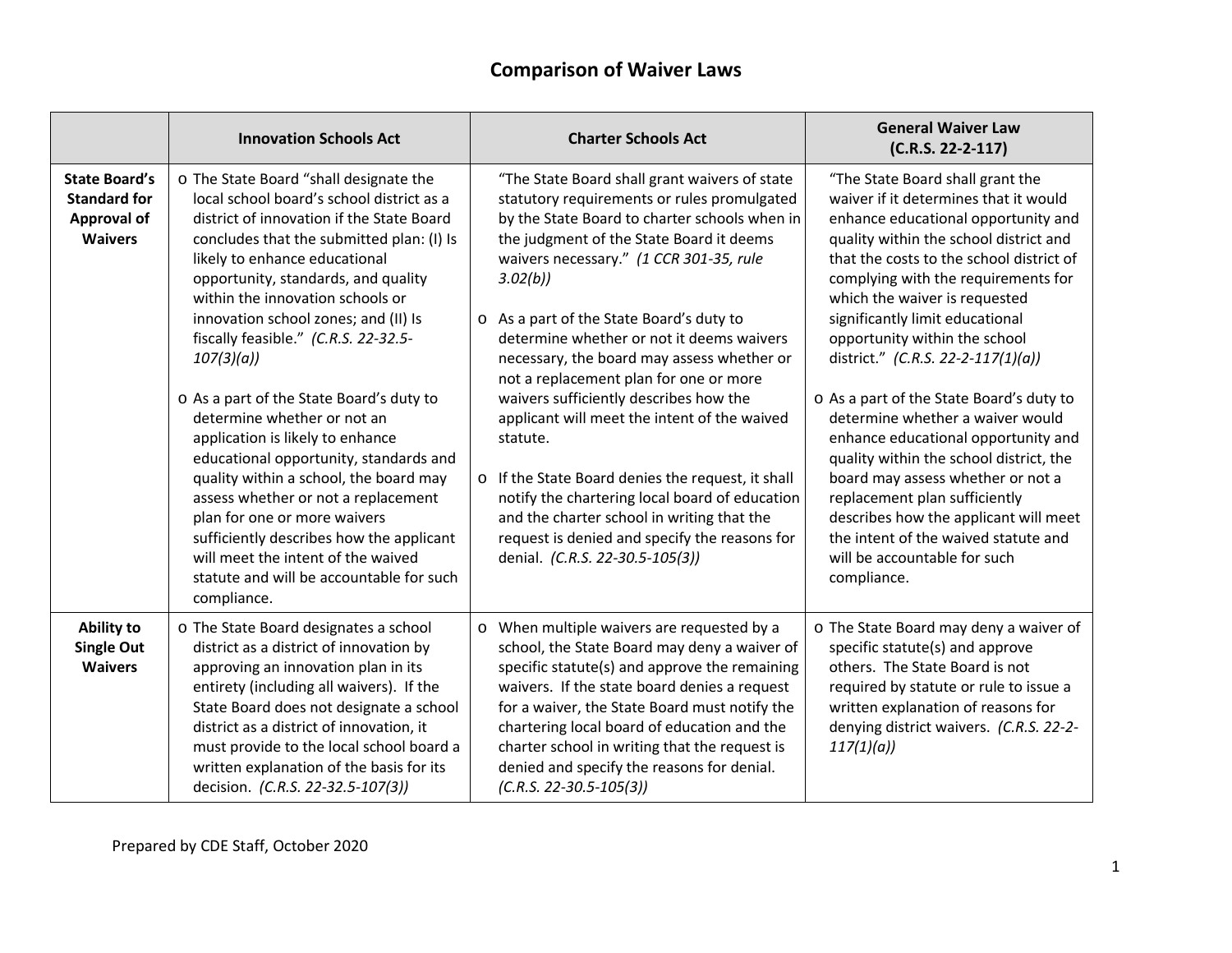|                             | <b>Innovation Schools Act</b>                                                                                                                                                                                                                                                                                                                                                                                                                                                                                                                                                                                                                                                                                                                                                                                                    | <b>Charter Schools Act</b>                                                                                                                                                                                                                                                                                                                                                                                                                                                                                                                                                                                                                                                                                                                              | <b>General Waiver Law</b><br>$(C.R.S. 22-2-117)$                                                                                                                                                                                                                                                                                                                                                                                                                                                                                                  |
|-----------------------------|----------------------------------------------------------------------------------------------------------------------------------------------------------------------------------------------------------------------------------------------------------------------------------------------------------------------------------------------------------------------------------------------------------------------------------------------------------------------------------------------------------------------------------------------------------------------------------------------------------------------------------------------------------------------------------------------------------------------------------------------------------------------------------------------------------------------------------|---------------------------------------------------------------------------------------------------------------------------------------------------------------------------------------------------------------------------------------------------------------------------------------------------------------------------------------------------------------------------------------------------------------------------------------------------------------------------------------------------------------------------------------------------------------------------------------------------------------------------------------------------------------------------------------------------------------------------------------------------------|---------------------------------------------------------------------------------------------------------------------------------------------------------------------------------------------------------------------------------------------------------------------------------------------------------------------------------------------------------------------------------------------------------------------------------------------------------------------------------------------------------------------------------------------------|
| Replacement<br><b>Plans</b> | o An applicant must "specify the manner<br>in which the innovation school or the<br>schools within the innovation zone shall<br>comply with the intent of the waived<br>statutes or rules and shall be<br>accountable to the state for such<br>compliance." (C.R.S. 22-32.5-108(4))                                                                                                                                                                                                                                                                                                                                                                                                                                                                                                                                              | o "For each requested waiver of a statute or<br>state rule that is not an automatic waiver, the<br>charter school application must state the<br>rationale for the requested waiver and the<br>manner in which the proposed charter school<br>plans to meet the intent of the waived<br>statute, rule, or policy." (C.R.S. 22-30.5-<br>106(1)(o)                                                                                                                                                                                                                                                                                                                                                                                                         | o An applicant must "specify in [its]<br>application the manner in which it<br>shall comply with the intent of the<br>waived rules or statutes and shall be<br>accountable to the state board for<br>such compliance." (C.R.S. 22-2-<br>117(1)(a)                                                                                                                                                                                                                                                                                                 |
| Oversight                   | o The local school board must review the<br>performance of its innovation school<br>every 3 years to determine whether the<br>school is making adequate progress<br>towards performance results identified<br>in its innovation plan. If a local board<br>"finds that the academic performance<br>of students enrolled in the innovation<br>school is not improving at a sufficient<br>rate, the local school board may revoke<br>the school's innovation status." (C.R.S.<br>$22 - 32.5 - 110(2)(b)$<br>o Annually, CDE and the State Board must<br>submit a report to the governor and<br>House and Senate Education<br>Committees which includes an overview<br>of the academic performance of the<br>students served in innovation schools<br>and zones. This report is posted on the<br>CDE's website. (C.R.S. 22-32.5-111) | o When a local school board approves a new<br>charter application, the charter is authorized<br>for at least 4 years. The charter application<br>includes all waivers from state statute and<br>becomes the basis of the charter contract.<br>$(C.R.S. 22-30.5-110(1)(a)$ and 22-30.5-105(3))<br>o The authorizer must annually review the<br>charter school's performance, including the<br>school's progress in meeting the objectives<br>identified in the school's unified<br>improvement plan. A charter may be revoked<br>or not renewed by the chartering local board<br>if it determines that the school failed to meet<br>or make adequate progress toward<br>achievement of terms identified in the<br>charter contract. (C.R.S. 22-30.5-110) | o There is no statutory requirement for<br>the local school board to review the<br>impact of waivers.<br>o Per the State Board's request, CDE<br>tracks the performance of districts<br>that have received a waiver, three<br>years after a waiver has been granted<br>and every three years thereafter. CDE<br>will flag for the State Board any<br>significant decrease in performance.<br>Based on this information, the State<br>Board may make the determination<br>to revoke waivers that have been<br>previously granted. (See row below.) |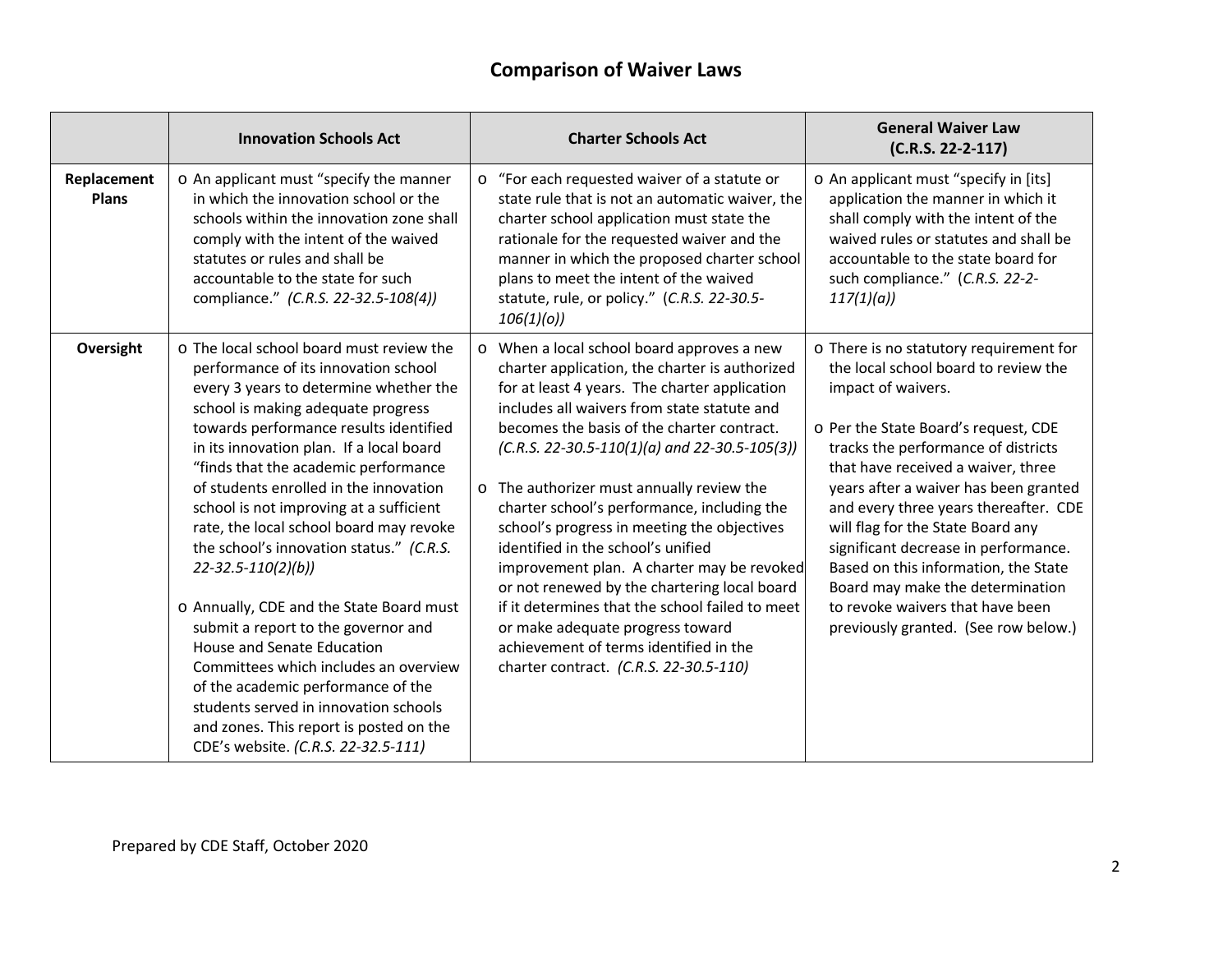|                                 | <b>Innovation Schools Act</b>                                                                                                                                                                                                                                                                                                                                                                                                                                                                                                                                                                                   | <b>Charter Schools Act</b>                                                                                                                                                                                                                                                                                                                                                                                                                                                                                                                                                   | <b>General Waiver Law</b><br>$(C.R.S. 22-2-117)$                                                                                                                                                                                                                                                                                                                                                                                                                                                                                                                                                |
|---------------------------------|-----------------------------------------------------------------------------------------------------------------------------------------------------------------------------------------------------------------------------------------------------------------------------------------------------------------------------------------------------------------------------------------------------------------------------------------------------------------------------------------------------------------------------------------------------------------------------------------------------------------|------------------------------------------------------------------------------------------------------------------------------------------------------------------------------------------------------------------------------------------------------------------------------------------------------------------------------------------------------------------------------------------------------------------------------------------------------------------------------------------------------------------------------------------------------------------------------|-------------------------------------------------------------------------------------------------------------------------------------------------------------------------------------------------------------------------------------------------------------------------------------------------------------------------------------------------------------------------------------------------------------------------------------------------------------------------------------------------------------------------------------------------------------------------------------------------|
| Term of<br><b>Waivers</b>       | o Waivers from state law will continue to<br>apply to the innovation school as long<br>as the school maintains its innovation<br>status. (C.R.S. 22-32.5-108(5)(b))                                                                                                                                                                                                                                                                                                                                                                                                                                             | o Waivers from state law are granted through<br>the term of the charter contract. (C.R.S. 22-<br>$30.5 - 104(6)(d)$<br>Waivers are subject to review periodically, at<br>O<br>least every 5 years. A waiver may be revoked<br>if the State Board deems the waiver no longer<br>necessary. (C.R.S. 22-30.5-104(6)(d); 1 CCR<br>301-35, rule 3.03(b))                                                                                                                                                                                                                          | o Waivers from state law will continue<br>to apply until either: (1) the local<br>school board passes a resolution to<br>revoke the waiver; or (2) the State<br>Board "receives evidence that<br>constitutes good and just cause for<br>revocation of the waiver, as<br>determined by the State Board."<br>$(C.R.S. 22-2-117(3)(a))$<br>o Based on CDE's triennial review of the<br>performance of a district that has<br>been granted waivers, the State<br>Board may consider a significant<br>decrease in student performance as<br>"good and just cause" for revocation<br>of such waivers. |
| <b>Amendments</b><br>to Waivers | o If the local school board revises an<br>innovation plan, the local board may<br>request additional waivers or changes<br>to existing waivers as necessary to<br>accommodate the revisions to the<br>innovation plan, and the State Board<br>shall grant the additional waivers or<br>changes to existing waivers if it<br>determines that the new or changed<br>waivers would enhance educational<br>opportunity, standards, and quality<br>within the innovation schools/zone and<br>are fiscally feasible. In requesting a<br>new waiver or a change to an existing<br>waiver, the local school board shall | o A material revision of the terms of a charter<br>contract may be made only with the approval<br>of the chartering local board of education and<br>the governing body of the charter school.<br>$(C.R.S. 22-30.5-105(4))$<br>o If the local board of education and governing<br>body of the charter school approve a material<br>change to the replacement plan for an<br>existing waiver or add a new waiver to the<br>charter contract, the school must submit the<br>waiver amendment(s) to the State Board in<br>the same manner as an initial request for a<br>waiver. | o If the local school board seeks to<br>materially change the replacement<br>plan for an existing waiver, the local<br>school board must submit the waiver<br>amendment to the State Board in the<br>same manner as an initial request for<br>a waiver.                                                                                                                                                                                                                                                                                                                                         |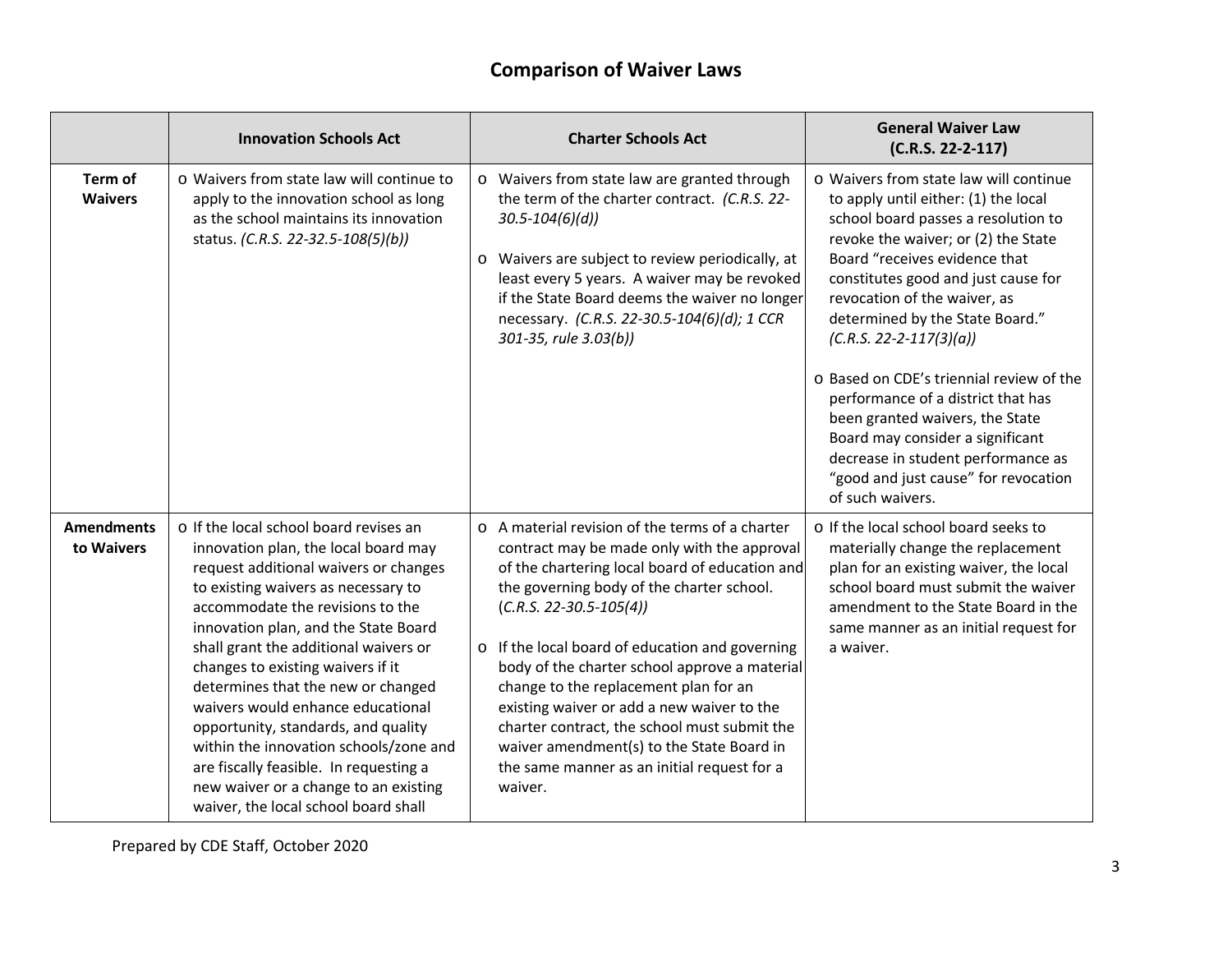|                                    | <b>Innovation Schools Act</b>                                                                                                                                                                                                                                              | <b>Charter Schools Act</b>                                                                                                                                                                                                                                                                                                                                                                                                                                                                                                                                                                                                                                                                                                                                                                                                                                                                                                                                                                                                                                                                   | <b>General Waiver Law</b><br>$(C.R.S. 22-2-117)$ |
|------------------------------------|----------------------------------------------------------------------------------------------------------------------------------------------------------------------------------------------------------------------------------------------------------------------------|----------------------------------------------------------------------------------------------------------------------------------------------------------------------------------------------------------------------------------------------------------------------------------------------------------------------------------------------------------------------------------------------------------------------------------------------------------------------------------------------------------------------------------------------------------------------------------------------------------------------------------------------------------------------------------------------------------------------------------------------------------------------------------------------------------------------------------------------------------------------------------------------------------------------------------------------------------------------------------------------------------------------------------------------------------------------------------------------|--------------------------------------------------|
|                                    | demonstrate the consent of a majority<br>of the teachers and a majority of the<br>administrators employed at and a<br>majority of the school advisory<br>committee for each public school that is<br>affected by the new or changed<br>waivers. (C.R.S. 22-32.5-108(5)(a)) |                                                                                                                                                                                                                                                                                                                                                                                                                                                                                                                                                                                                                                                                                                                                                                                                                                                                                                                                                                                                                                                                                              |                                                  |
| <b>Automatic</b><br><b>Waivers</b> | o No automatic waivers                                                                                                                                                                                                                                                     | o Through rulemaking, the State Board<br>approves a list of automatic waivers. Statute<br>prohibits the State Board from automatically<br>waiving certain statutes. (C.R.S. 22-30.5-<br>104(6)(b)<br>o Currently, the State Board has approved the<br>following automatic waivers:<br>22-1-112, calendar holidays;<br>$\bullet$<br>22-32-109(1)(f), staff selection and pay;<br>22-32-109(1)(t), educational program and<br>selection of textbooks;<br>22-32-110 (1)(h), employee termination;<br>$\bullet$<br>22-32-110(1)(i), staff reimbursements;<br>$\bullet$<br>22-32-110(1)(j), insurance;<br>$\bullet$<br>$22-32-110(1)(k)$ , in-service training;<br>$\bullet$<br>22-32-110(1)(ee), teachers' aides and other<br>non-certificated personnel;<br>22-32-126, employment of principals;<br>22-33-104(4), attendance policies;<br>$\bullet$<br>22-63-301, teacher dismissal, grounds;<br>$\bullet$<br>22-63-302, teacher dismissal, procedure;<br>$\bullet$<br>22-63-401, salary schedule;<br>$\bullet$<br>22-63-402, teacher licensure; and<br>22-63-403, payment of teacher salaries. | o No automatic waivers                           |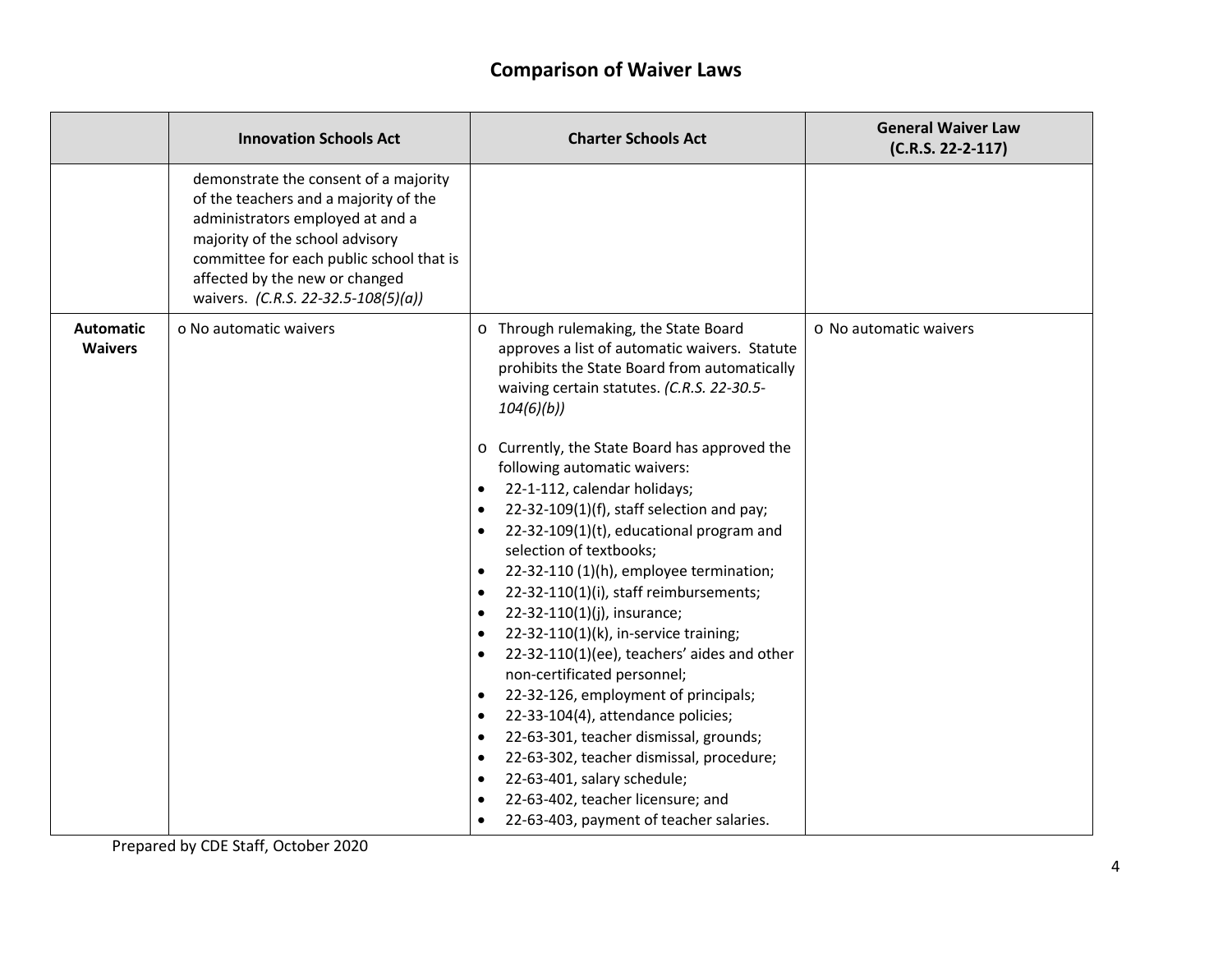|                              | <b>Innovation Schools Act</b>                                                                                                                                                                                                                                                                                                                                                                                                                                                                                                                                                                                                                                                                                                                                                                                                                                                                                         | <b>Charter Schools Act</b>                                                                                                                                                                                                                                                                                                                                                                                                                                                                                                                                                                                                                                                                                                                                                                                                                                                       | <b>General Waiver Law</b><br>$(C.R.S. 22-2-117)$                                                                                                                                                                                                                                                                                                                                                                                                                                                                                                                                                                                                                                                                                                                                                                                                                          |
|------------------------------|-----------------------------------------------------------------------------------------------------------------------------------------------------------------------------------------------------------------------------------------------------------------------------------------------------------------------------------------------------------------------------------------------------------------------------------------------------------------------------------------------------------------------------------------------------------------------------------------------------------------------------------------------------------------------------------------------------------------------------------------------------------------------------------------------------------------------------------------------------------------------------------------------------------------------|----------------------------------------------------------------------------------------------------------------------------------------------------------------------------------------------------------------------------------------------------------------------------------------------------------------------------------------------------------------------------------------------------------------------------------------------------------------------------------------------------------------------------------------------------------------------------------------------------------------------------------------------------------------------------------------------------------------------------------------------------------------------------------------------------------------------------------------------------------------------------------|---------------------------------------------------------------------------------------------------------------------------------------------------------------------------------------------------------------------------------------------------------------------------------------------------------------------------------------------------------------------------------------------------------------------------------------------------------------------------------------------------------------------------------------------------------------------------------------------------------------------------------------------------------------------------------------------------------------------------------------------------------------------------------------------------------------------------------------------------------------------------|
|                              |                                                                                                                                                                                                                                                                                                                                                                                                                                                                                                                                                                                                                                                                                                                                                                                                                                                                                                                       | (1 CCR 301-35, rule 3.01)<br>o A charter school contract must list the<br>automatic waivers the school is invoking, but<br>need not include a rationale and replacement<br>plan for those automatic waivers. (C.R.S. 22-<br>$30.5 - 105(3)$                                                                                                                                                                                                                                                                                                                                                                                                                                                                                                                                                                                                                                      |                                                                                                                                                                                                                                                                                                                                                                                                                                                                                                                                                                                                                                                                                                                                                                                                                                                                           |
| Prohibited<br><b>Waivers</b> | o Public School Finance Act;<br>o Exceptional Children's Education Act;<br>o Data for school performance reports<br>(i.e., CMAS results, SAT results and<br>READ Act assessment results);<br>o Fingerprinting and criminal history<br>record checks;<br>o Children's Internet Protection Act;<br>o Requirement to post online the list of<br>waivers that have been obtained;<br>o Notification to parents of alleged<br>criminal conduct by school district<br>employees;<br>o Comprehensive human sexuality<br>education content requirements;<br>Requirements concerning suspension<br>$\circ$<br>and expulsion of students in preschool<br>through second grade;<br>Provisions concerning discrimination<br>$\circ$<br>based on hair texture, hair type, or a<br>protective hairstyle that is commonly or<br>historically associated with race;<br>o Non-education statutes (statutes<br>outside of title 22); or | o Public School Finance Act;<br>o State assessments;<br>o School Accountability Committees;<br>o Data for school performance reports (i.e.,<br>CMAS results, SAT results and READ Act<br>assessment results);<br>o Children's Internet Protection Act;<br>o Requirement to post online the list of waivers<br>that have been obtained;<br>o Notification to parents of alleged criminal<br>conduct by charter school employees; and<br>o Requirements concerning suspension and<br>expulsion of students in preschool through<br>second grade;<br>o Provisions concerning discrimination based<br>on hair texture, hair type, or a protective<br>hairstyle that is commonly or historically<br>associated with race;<br>o Non-education statutes (statutes outside of<br>title 22); or<br>o Federal statutes, including ESSA and IDEA<br>$(C.R.S. 22-30.5-104(6)(a)$ and $(c)$ ) | o Public School Finance Act;<br>Exceptional Children's Education Act;<br>$\circ$<br>o State assessments;<br>o Education Accountability Act;<br>o Data for school performance reports<br>(i.e., CMAS results, SAT results and<br>READ Act assessment results);<br>o Fingerprinting and criminal history<br>record checks;<br>o Children's Internet Protection Act;<br>o Board president and vice-president<br>duties (including with respect to<br>written contracts);<br>o Local school board duty to adopt a<br>tobacco policy;<br>o Provisions concerning operating<br>educational program outside<br>territorial limits of school district;<br>o Local school board duties concerning<br>conduct and discipline codes;<br>o School use of on-site peace officers as<br>school resource officers;<br>o Local school board duties to adopt<br>written attendance policy; |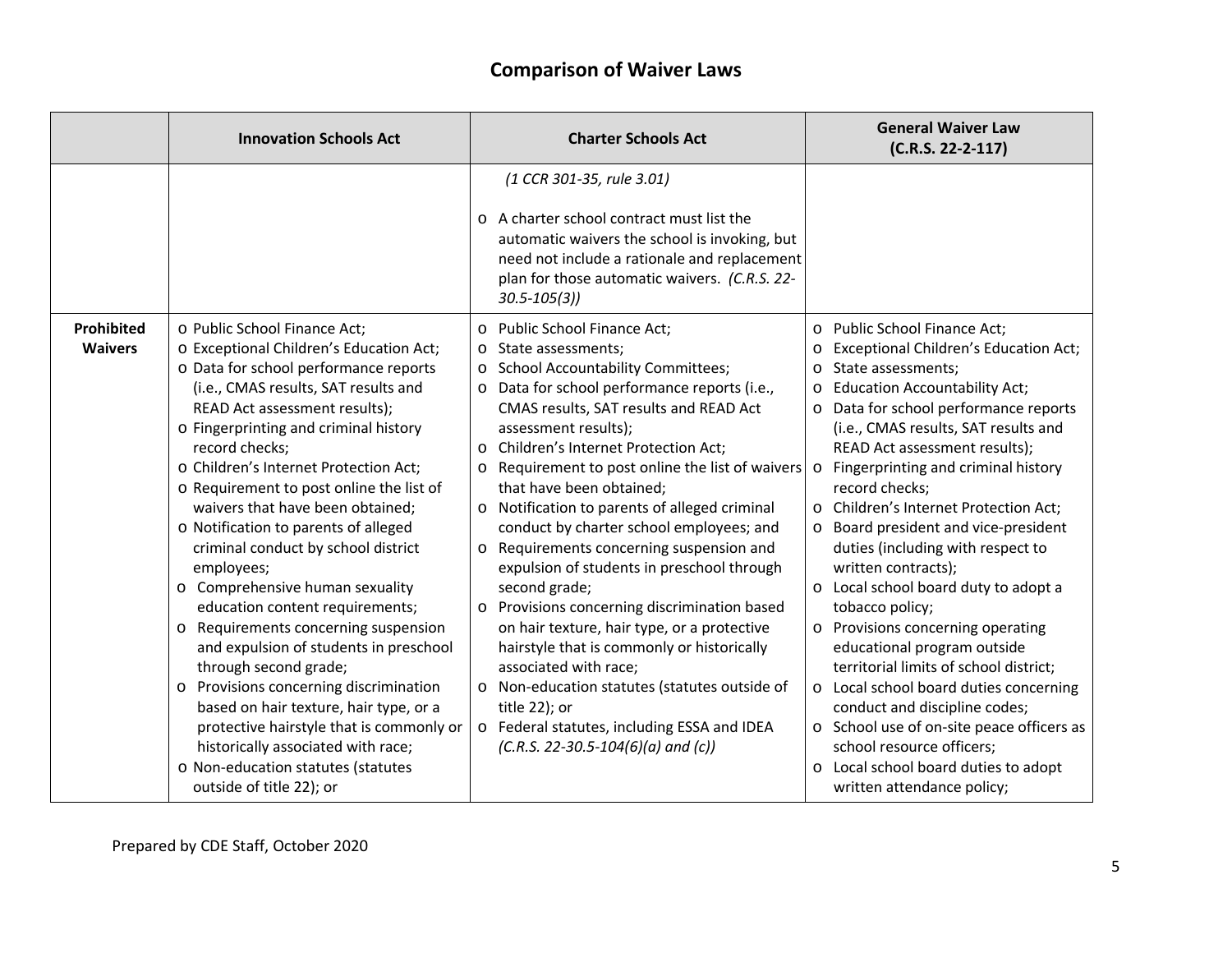|                                                  | <b>Innovation Schools Act</b>                                                                                                                                                                                                                                                                                                                                                                                                                                                                    | <b>Charter Schools Act</b>                                                                                                                                                                                                                                                                                                                                                                                                                                                                      | <b>General Waiver Law</b><br>$(C.R.S. 22-2-117)$                                                                                                                                                                                                                                                                                                                                                                                                                                                                                                                                                                                                                                       |
|--------------------------------------------------|--------------------------------------------------------------------------------------------------------------------------------------------------------------------------------------------------------------------------------------------------------------------------------------------------------------------------------------------------------------------------------------------------------------------------------------------------------------------------------------------------|-------------------------------------------------------------------------------------------------------------------------------------------------------------------------------------------------------------------------------------------------------------------------------------------------------------------------------------------------------------------------------------------------------------------------------------------------------------------------------------------------|----------------------------------------------------------------------------------------------------------------------------------------------------------------------------------------------------------------------------------------------------------------------------------------------------------------------------------------------------------------------------------------------------------------------------------------------------------------------------------------------------------------------------------------------------------------------------------------------------------------------------------------------------------------------------------------|
|                                                  | o Federal statutes, including ESSA and<br>IDEA (C.R.S. 22-32.5-108(1))                                                                                                                                                                                                                                                                                                                                                                                                                           |                                                                                                                                                                                                                                                                                                                                                                                                                                                                                                 | o Requirement to post online the list of<br>waivers that have been obtained;<br>o Notification to parents of alleged<br>criminal conduct by school district<br>employees;<br>o Requirements concerning suspension<br>and expulsion of students in preschool<br>through second grade;<br>o Comprehensive human sexuality<br>education content requirements;<br>o Provisions concerning discrimination<br>based on hair texture, hair type, or a<br>protective hairstyle that is commonly<br>or historically associated with race;<br>o Non-education statutes (statutes<br>outside of title 22); or<br>o Federal statutes, including ESSA and<br>IDEA (C.R.S. 22-2-117(1)(b) and (1.5)) |
| <b>Community</b><br><b>Support for</b><br>Waiver | o Applications must include evidence that<br>a majority of the administrators<br>employed at the school, a majority of<br>the teachers employed at the school,<br>and a majority of the school<br>accountability committee for the school<br>consent to designation as an innovation<br>school. (C.R.S. 22-32.5-104(3)(f))<br>o Applications must include a statement<br>of the level of support for designation<br>as an innovation school demonstrated<br>by the other persons employed at the | o Charter school applications must include<br>evidence that an adequate number of parents<br>and pupils support the formation of the<br>charter school. (C.R.S. 22-30.5-106(1)(d))<br>o District accountability committees must<br>review a charter school application at least 15<br>days, if possible, before the local school<br>board takes action on the application.<br>$(C.R.S.22-30.5-107(1)(c))$<br>o After giving reasonable public notice, the<br>local board of education must hold | o Applicants with 3,000 or more<br>students must demonstrate consent<br>of a majority of the appropriate<br>accountability committee, a majority<br>of affected administrators, and a<br>majority of the teachers of the<br>affected school or district. (Note,<br>however, that a school district with<br>exclusive chartering authority is not<br>required to demonstrate that it has<br>obtained majority consent from these<br>groups; except for a waiver from any<br>provision of article 9 or articles 60.5                                                                                                                                                                     |

Prepared by CDE Staff, October 2020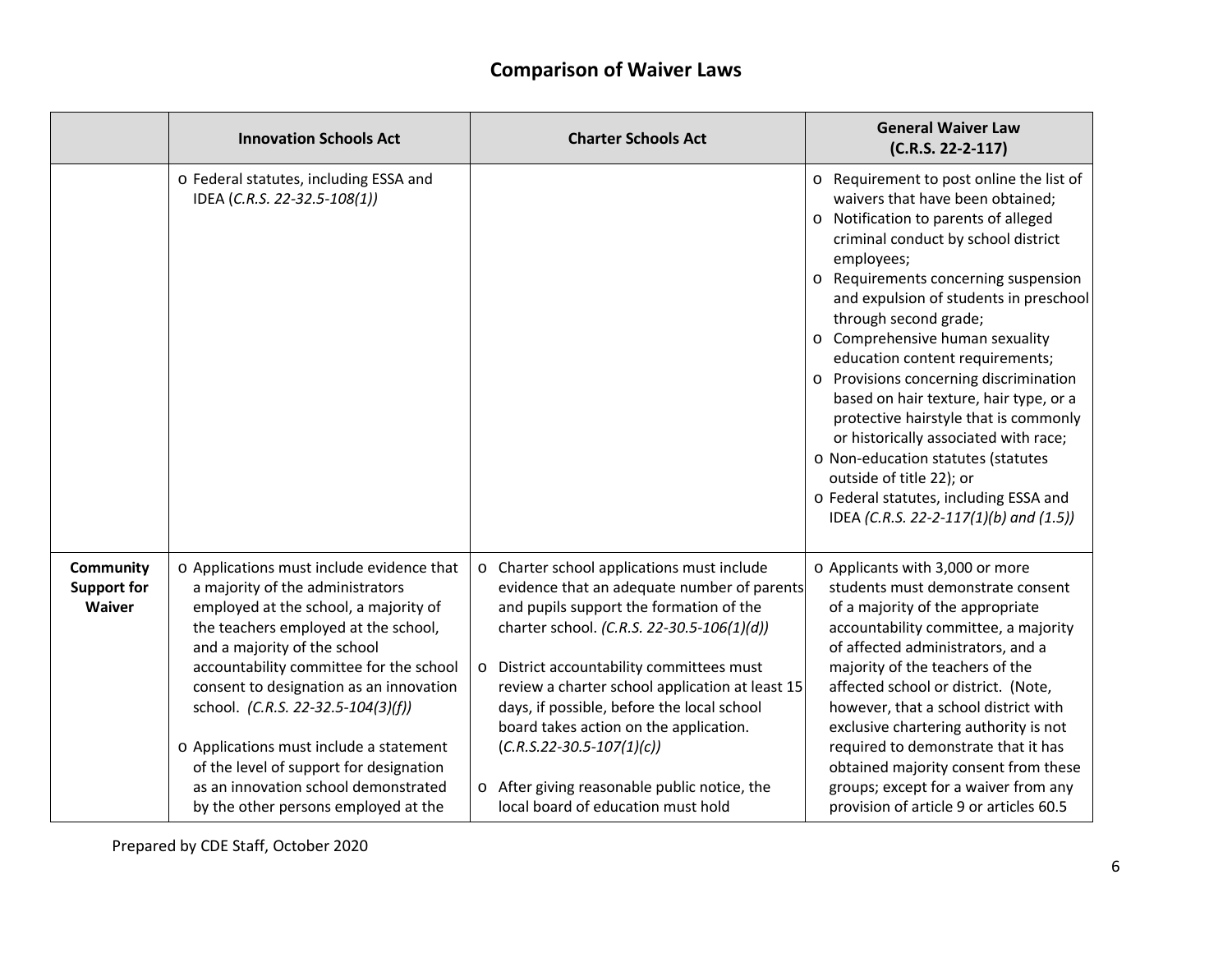|                                     | <b>Innovation Schools Act</b>                                                                                                                                                                                                                                                                                                                                                                                                                                                                                                                                                       | <b>Charter Schools Act</b>                                                                                                                                                                                                                                                                                                                                                                                                                                                                               | <b>General Waiver Law</b><br>$(C.R.S. 22-2-117)$                                                                                                                                                                                                                                                                                                                                                                                                                                                                                                                                               |
|-------------------------------------|-------------------------------------------------------------------------------------------------------------------------------------------------------------------------------------------------------------------------------------------------------------------------------------------------------------------------------------------------------------------------------------------------------------------------------------------------------------------------------------------------------------------------------------------------------------------------------------|----------------------------------------------------------------------------------------------------------------------------------------------------------------------------------------------------------------------------------------------------------------------------------------------------------------------------------------------------------------------------------------------------------------------------------------------------------------------------------------------------------|------------------------------------------------------------------------------------------------------------------------------------------------------------------------------------------------------------------------------------------------------------------------------------------------------------------------------------------------------------------------------------------------------------------------------------------------------------------------------------------------------------------------------------------------------------------------------------------------|
|                                     | public school, the students and parents<br>of students enrolled in the public<br>school, and the community surrounding<br>the public school. (C.R.S. 22-32.5-<br>104(3)(g)<br>o Local school boards must vote to either<br>approve or disapprove each innovation<br>application. When submitting to the<br>state board of education, applicants<br>must include a written resolution from<br>the local school board, indicating<br>approval of the application.<br>(C.R.S. 22-32.5-104(1)(b) and <b>Innovation</b><br><b>Schools Act of 2008 State Board</b><br><b>Procedures</b> ) | community meetings in the affected areas or<br>the entire school district to obtain<br>information to assist the board in its decision<br>to approve a charter school application. The<br>local board must rule by resolution on the<br>application in a public hearing, after giving<br>reasonable public notice. (C.R.S. 22-30.5-<br>107(2)                                                                                                                                                            | to 64 of title 22.) (C.R.S. 22-2-<br>$117(1)(d)$ and (6))<br>o Local school boards must adopt a<br>resolution supporting the waiver<br>request during a public meeting<br>including a public hearing. Notice of<br>the hearing must be provided in 3<br>public places for 30 days prior to the<br>hearing, as well as published in a<br>county newspaper once a week for 4<br>weeks prior to the hearing. (C.R.S. 22-<br>$2 - 117(2)$<br>o Local school boards must consult with<br>the district accountability committee<br>at least 60 days prior to such hearing.<br>$(C.R.S. 22-2-117(2))$ |
| <b>CDE Review</b><br><b>Process</b> | o Prior to submitting an official<br>application, districts may share a draft<br>application with CDE for preliminary<br>review and feedback.<br>o After the local board has voted to<br>approve an innovation plan and<br>adopted a board resolution, the district<br>may submit an application along with<br>the CDE coversheet/checklist to the<br>Office of the State Board of Education.                                                                                                                                                                                       | o Within 10 days after a charter school contract<br>is signed by both parties, an authorizer must<br>submit a complete copy of the signed charter<br>contract via email to the Office of the State<br>Board of Education. Authorizers may submit<br>an optional cover sheet along with their<br>applications.<br>o For contract renewals that include only<br>previously approved waivers (and for which<br>CDE already has on file a signed copy of the<br>complete contract), authorizers need only to | o Prior to submitting an official request,<br>districts may share a draft request<br>and replacement plan with CDE for<br>preliminary review and feedback.<br>o After the local board has voted to<br>approve a waiver request and<br>adopted a board resolution, the<br>district may submit a waiver request<br>along with the CDE<br>coversheet/checklist to the Office of<br>the State Board of Education.                                                                                                                                                                                  |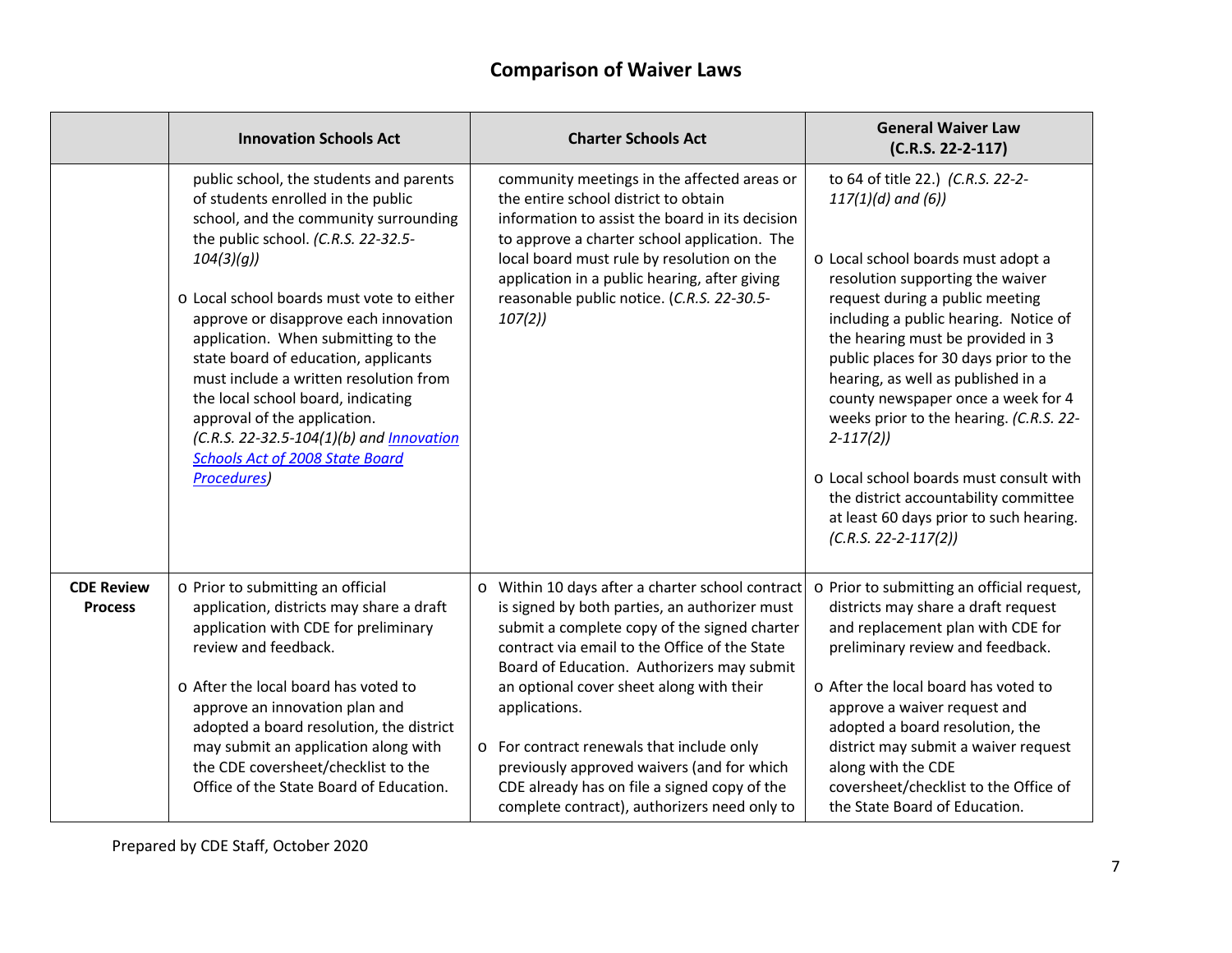<span id="page-7-0"></span>

| <b>Innovation Schools Act</b>                                                                                                                                                                                                                                                                                                                                                                                                                                                                            | <b>Charter Schools Act</b>                                                                                                                                                                                                                                                                                                                                                                                                                                                                                                                                                                                                                   | <b>General Waiver Law</b><br>$(C.R.S. 22-2-117)$                                                                                                                                                                                                                                                                                                                                                                                                                                                                                                                    |
|----------------------------------------------------------------------------------------------------------------------------------------------------------------------------------------------------------------------------------------------------------------------------------------------------------------------------------------------------------------------------------------------------------------------------------------------------------------------------------------------------------|----------------------------------------------------------------------------------------------------------------------------------------------------------------------------------------------------------------------------------------------------------------------------------------------------------------------------------------------------------------------------------------------------------------------------------------------------------------------------------------------------------------------------------------------------------------------------------------------------------------------------------------------|---------------------------------------------------------------------------------------------------------------------------------------------------------------------------------------------------------------------------------------------------------------------------------------------------------------------------------------------------------------------------------------------------------------------------------------------------------------------------------------------------------------------------------------------------------------------|
| o The Schools of Choice Office reviews<br>each application for completeness and<br>to determine whether the plan conflicts<br>with any non-waivable state laws or<br>policies. Other CDE offices may be<br>engaged for specific content review of<br>replacement plans, as needed.<br>o For waivers of particular interest to the<br>State Board (as identified by the board<br>chair and vice-chair), CDE will develop a<br>"side-by-side" document comparing<br>underlying statute with an applicant's | submit a signed resolution seeking an<br>extension of the contract (and, thus, and<br>extension of the existing waivers).<br>o The Schools of Choice Office reviews each<br>contract for completeness (i.e., a clear start<br>and end date for term of contract, signatures<br>from both charter school and authorizer, a<br>list of the automatic waivers that the school<br>is invoking and replacement plans for each<br>non-automatic waiver). Other CDE offices<br>may be engaged for specific content review<br>of replacement plans, as needed.                                                                                       | o The Office of the State Board of<br>Education reviews each request for<br>completeness and to determine<br>whether the request conflicts with<br>any non-waivable state laws or<br>policies. Other CDE offices are<br>engaged for specific content review of<br>the replacement plan(s), as needed.<br>o For waivers of particular interest to<br>the State Board (as identified by the<br>board chair and vice-chair), CDE will                                                                                                                                  |
| proposed replacement plan. Such<br>documents do not include any<br>determination regarding the sufficiency<br>of the replacement plan, but may<br>highlight gaps between statutory<br>requirements and the replacement<br>plan.<br>o CDE may recommend revisions to the<br>plan before it is presented to the State<br>Board for approval. However, CDE will<br>always submit complete plans to the<br>State Board, regardless of whether or<br>not the suggested changes have been<br>made.             | o For waivers of particular interest to the State<br>Board (as identified by the board chair and<br>vice-chair <sup>1</sup> ), CDE will develop a "side-by-side"<br>document comparing underlying statute with<br>an applicant's proposed replacement plan.<br>Such documents do not include any<br>determination regarding the sufficiency of<br>the replacement plan, but may highlight gaps<br>between statutory requirements and the<br>replacement plan.<br>o CDE may recommend revisions to the<br>replacement plans before they are presented<br>to the State Board for approval. However,<br>CDE will always submit complete charter | develop a "side-by-side" document<br>comparing underlying statute with an<br>applicant's proposed replacement<br>plan. Such documents do not include<br>any determination regarding the<br>sufficiency of the replacement plan,<br>but may highlight gaps between<br>statutory requirements and the<br>replacement plan.<br>CDE may recommend revisions to the<br>O<br>waiver request before it is presented<br>to the State Board for approval.<br>However, CDE will always submit<br>complete waiver requests to the State<br>Board, regardless of whether or not |

Prepared by CDE Staff, October 2020 <sup>1</sup> Note: the State Board may identify different policy areas for special consideration, based on whether a waiver is requested under the Innovation Schools Act, Charter Schools Act, or C.R.S. 22-2-117. More deference may be given to charter school applicants, based on the fact that charter school applicants are subject to an additional level of oversight, being accountable to both their charter board and their authorizer.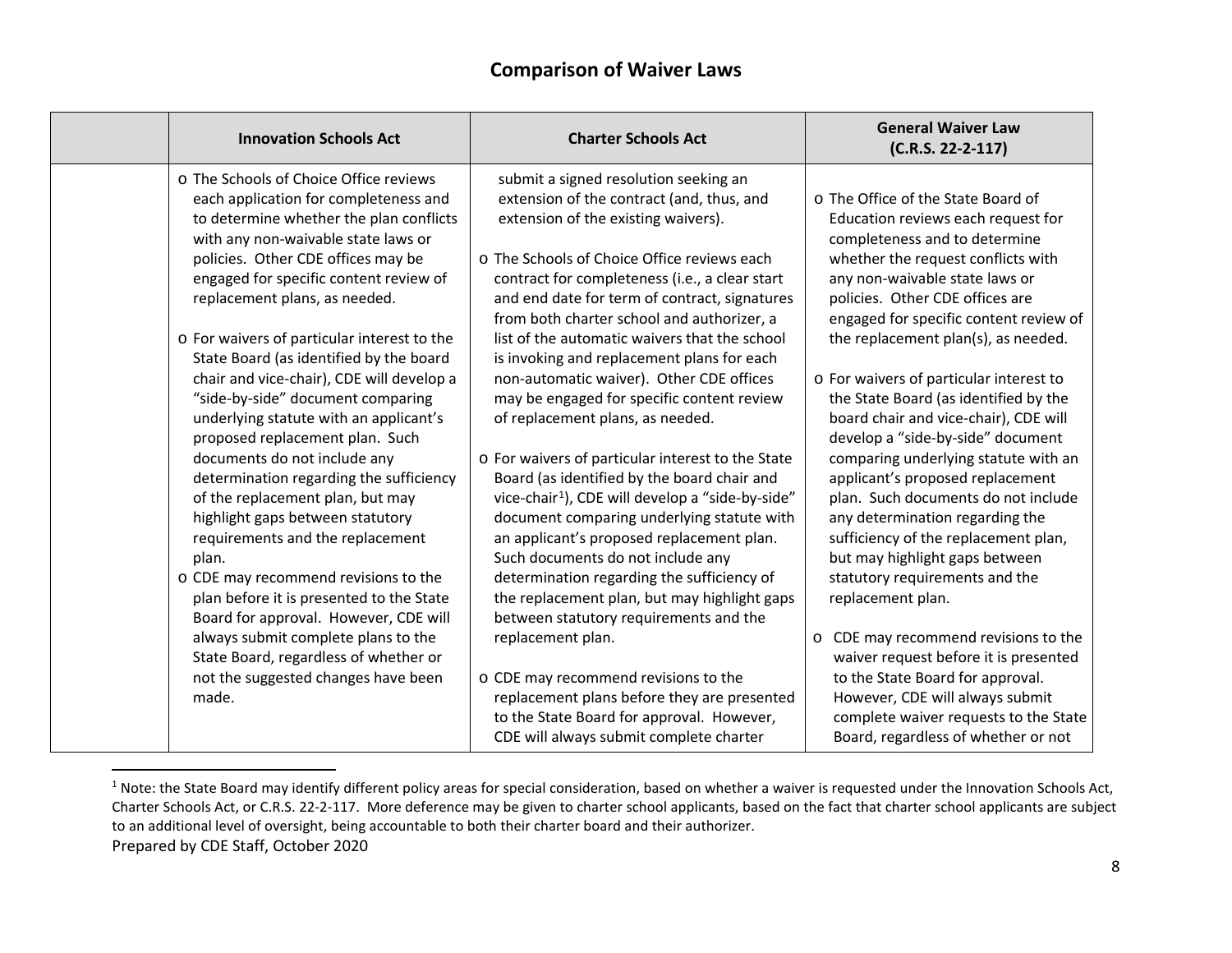<span id="page-8-0"></span>

|                                                  | <b>Innovation Schools Act</b>                                                                                                                                                                                                                                                                                                                                                                                                                                                                                                                                                                                                                                                                                                                                                                  | <b>Charter Schools Act</b>                                                                                                                                                                                                                                                                                                                                                                                                                                                                                                                                                                                                                                                                                                                                                                                                                                                                                                                                          | <b>General Waiver Law</b><br>$(C.R.S. 22-2-117)$                                                                                                                                                                                                                                                                                                                                                                                                                                                                                                                                    |
|--------------------------------------------------|------------------------------------------------------------------------------------------------------------------------------------------------------------------------------------------------------------------------------------------------------------------------------------------------------------------------------------------------------------------------------------------------------------------------------------------------------------------------------------------------------------------------------------------------------------------------------------------------------------------------------------------------------------------------------------------------------------------------------------------------------------------------------------------------|---------------------------------------------------------------------------------------------------------------------------------------------------------------------------------------------------------------------------------------------------------------------------------------------------------------------------------------------------------------------------------------------------------------------------------------------------------------------------------------------------------------------------------------------------------------------------------------------------------------------------------------------------------------------------------------------------------------------------------------------------------------------------------------------------------------------------------------------------------------------------------------------------------------------------------------------------------------------|-------------------------------------------------------------------------------------------------------------------------------------------------------------------------------------------------------------------------------------------------------------------------------------------------------------------------------------------------------------------------------------------------------------------------------------------------------------------------------------------------------------------------------------------------------------------------------------|
|                                                  | o Per request of the State Board chair and<br>vice-chair, CDE will provide prior<br>academic performance data and<br>demographic data for the applicant,<br>along with the plan.                                                                                                                                                                                                                                                                                                                                                                                                                                                                                                                                                                                                               | contracts to the State Board, regardless of<br>whether or not the suggested changes have<br>been made.<br>o Per request of the State Board chair and vice-<br>chair, CDE will provide prior academic<br>performance data for the applicant, along<br>with the charter contract.                                                                                                                                                                                                                                                                                                                                                                                                                                                                                                                                                                                                                                                                                     | the suggested changes have been<br>made.<br>Per request of the State Board chair<br>$\circ$<br>and vice-chair, CDE will provide prior<br>academic performance data and<br>demographic data for the district,<br>along with the waiver request.                                                                                                                                                                                                                                                                                                                                      |
| <b>State Board</b><br>Approval<br><b>Process</b> | o The State Board must take action on an<br>application within 60 days after receipt<br>of a complete application.<br>o The State Board will determine whether<br>it wishes for applicants to present in<br>person at a board meeting or to include<br>the application approval on a consent<br>agenda.<br>o The State Board may ask for<br>presentations of applications from<br>districts that (1) have historically low<br>performance; (2) do not already have<br>innovation schools/zones; (3) are<br>requesting waivers that have not<br>previously been requested by other<br>applicants; (4) have replacement plan<br>policies that significantly differ from the<br>statute(s) being waived; or (5) are<br>requesting waivers in specific policy<br>areas, such as teacher licensure, | o For waivers that the State Board has<br>identified as "automatic waivers" for charter<br>schools, a charter school contract need only<br>to indicate which automatic waivers are being<br>invoked and those waivers become effective<br>as soon as the charter contract is executed.<br>For waivers from all other statutes ("non-<br>$\circ$<br>automatic waivers"), the State Board must<br>vote to either grant or deny the request<br>within 45 days after the charter contract has<br>been received by the State Board. If the<br>charter applicant and authorizer do not<br>receive notice of the state board's decision<br>within 45 days after submittal of the request<br>for release, the request shall be deemed<br>granted. (C.R.S. 22-30.5-105(3))<br>o Typically, the State Board will place charter<br>school waiver requests on their consent<br>agenda. <sup>2</sup> The State Board may choose to<br>discuss applications from schools that (1) | o The State Board must take action on a<br>waiver request within 120 days of<br>receiving a complete waiver request.<br>o The State Board will determine<br>whether it wishes for applicants to<br>present in person at a board meeting<br>or to include the waiver request on a<br>consent agenda. Typically, the State<br>Board has asked for presentations of<br>all waiver requests submitted<br>pursuant to C.R.S. 22-2-117.<br>o Even when placed on the consent<br>agenda, the waiver request may be<br>pulled from the consent agenda at<br>the start of the board meeting. |

Prepared by CDE Staff, October 2020 <sup>2</sup> See footnote above, concerning why charter school applications may receive greater deference.